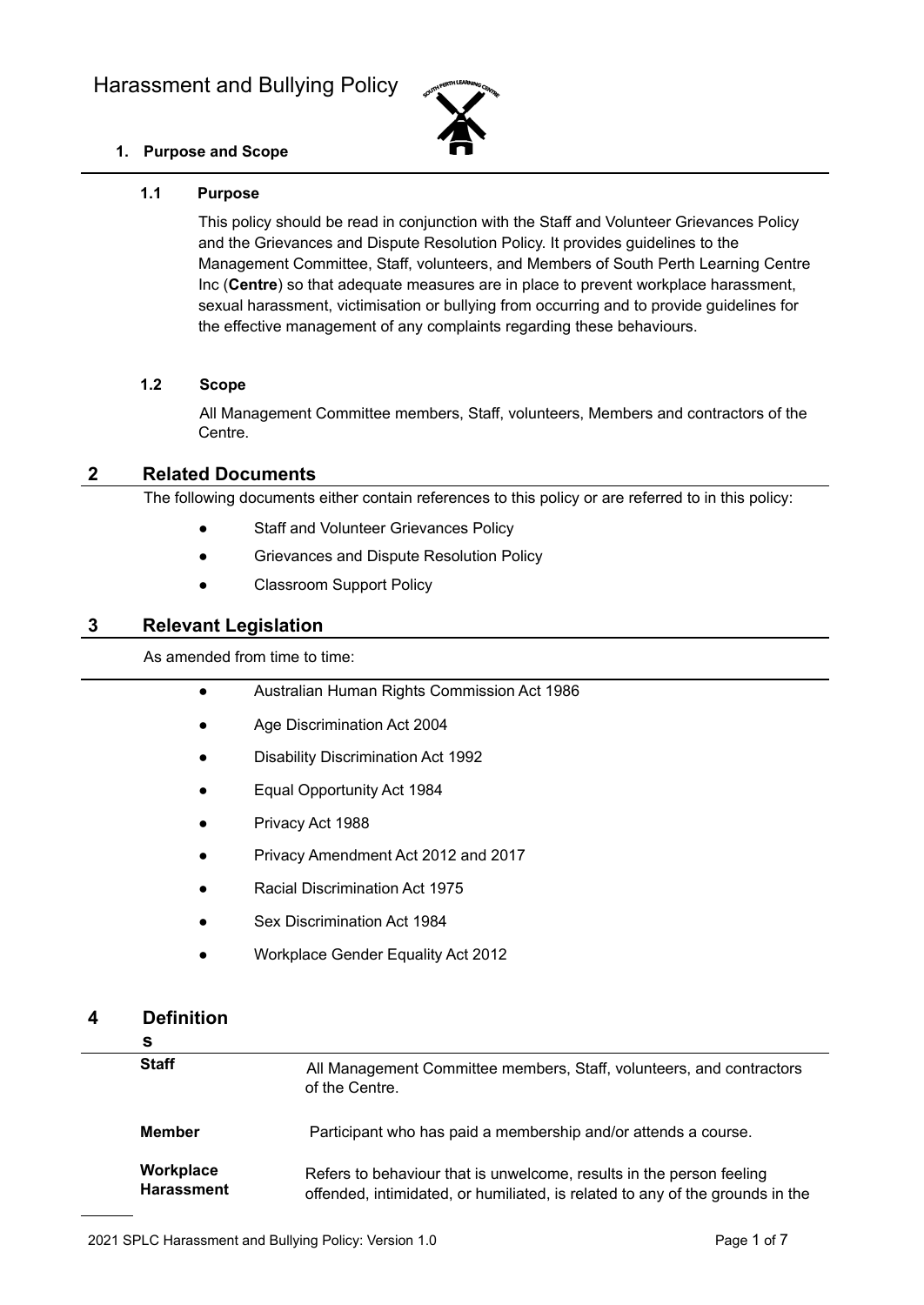

Equal Opportunity Act and is reasonable in the circumstances to feel that way.

#### **Sexual Harassment**

Sexual harassment covers unwelcome behaviours of a sexual nature which cause a person to feel intimidated, humiliated or offended and where it might be determined reasonable for them to feel that way. In the case of sexual harassment, what is important is how the behaviour was perceived, not necessarily how it was intended. These are some of the forms that sexual harassment can take:

- Unwelcome touching or kissing in a sexual way
- Repeated comments or jokes, leering or staring, that are sexually suggestive
- Sexually explicit pictures, objects or reading matter
- Direct or implied sexual propositions, or unwelcome requests for dates
- Intrusive questions about sexual activity
- Abuse of a position of power to try to obtain sexual favours.

Sexual harassment can also include the general climate of a workplace. A poor workplace atmosphere can create an uneasy, intimidating, hostile environment. This can have a negative effect on health, work performance, job satisfaction and productivity.

Sexual harassment can occur between anyone associated with the workplace, in any capacity: employer, employee, volunteer, Member, facilitator or quest.

Sexual harassment should not be confused with sexual attraction. It has nothing to do with mutual attraction or friendship. Humour, friendship, and relationships based on mutual consent are not sexual harassment.

- **Workplace Bullying** Usually refers to the persistent ill treatment of an individual at work by one or more other persons which causes risks to the health, safety, and welfare of paid and unpaid Staff. If a member of Staff is intimidated, put down or humiliated (sometimes in front of others) on a regular basis, this may constitute workplace bullying. It need not involve physical ill treatment, such as punching and kicking. Most cases of bullying involve such treatment as verbal abuse, 'nit-picking', threats, sarcasm, ostracism, constant criticism, gossip (i.e., bad mouthing to others in organisation) or sabotage of a person's work. It is important to separate a manager's or employer's genuine right to control and monitor work from abuse and bullying. All employers have a right to direct and control how work is done, and managers have a responsibility to monitor workflow and comment on performance.
- **Victimisation** Treating someone unfairly because they have acted on the rights given them by equal opportunity law, or because they have supported someone else who acted upon those rights – for instance, if a person's job is threatened because they have made a complaint to the Equal Opportunity Commissioner. Victimisation is unlawful and may attract severe financial penalties.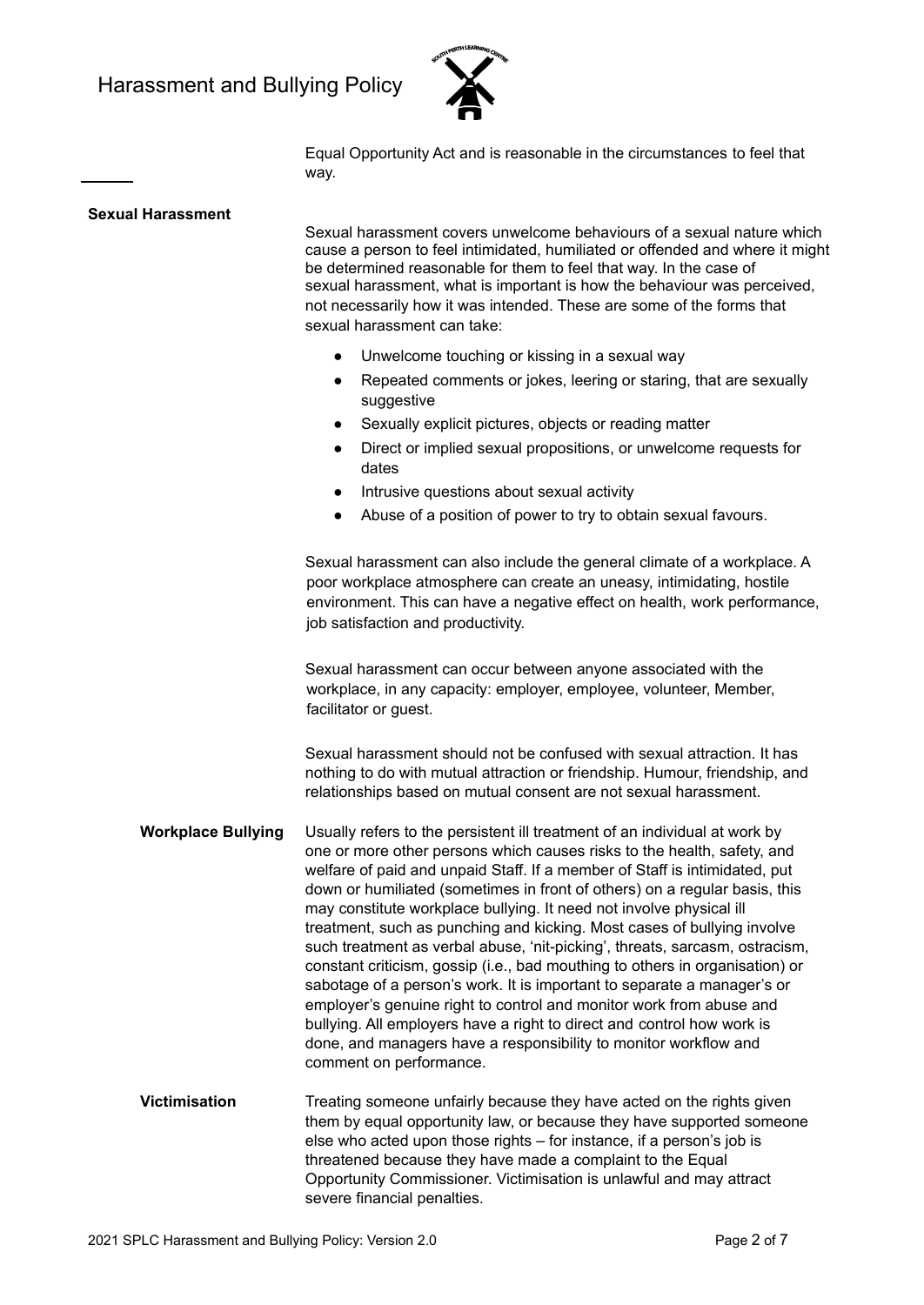

# **5 Background**

## **5.1 Harassment and bullying are unlawful**

It is against our policy and a breach of equal opportunity laws to harass, victimise or bully any Staff under any circumstances including on the grounds of their sex, race, pregnancy, marital status, disability, age, or sexual preferences.

## **5.2 Workforce diversity**

We value the diversity of our workforce and respect the differences between Staff members, recognising that each person has individual talents and skills to bring to their job. We believe that all Staff are entitled to work in an environment in which they can enjoy their work and their relationships with their colleagues, free from unwanted harassment of any kind.

### **5.3 Effects of harassment and bullying**

Harassment and bullying have the effect of offending, humiliating, or intimidating the person at whom they are directed. These behaviours make the work environment unpleasant and sometimes even hostile. If a person is being harassed or bullied, then their ability to do their work is affected. They often become stressed and suffer health problems as a result.

## **5.4 Unintended consequences**

Harassment can often be the result of behaviour which is not intended to offend or harm, such as jokes of unwanted attention. The fact that harassment is not intended does not mean that it is not unlawful. The differences between people should be acknowledged and respected – never ridiculed.

### **6 Policy**

### **6.1 Approach to harassment and bullying**

We will not tolerate harassment of bullying of any kind at the Centre. We will take steps to ensure that Staff are aware that harassment and bullying are unacceptable.

### **6.2 Legal responsibility**

We have a legal responsibility to ensure that harassment does not happen in our workplace. If it does occur, we will take complaints of harassment seriously.

### **6.3 Operational Responsibility**

The coordinator / manager has day-to-day responsibility for implementing this policy.

### **6.4 Approach to complaints**

We will investigate complaints in a sympathetic, fair and confidential manner. We will take action to make sure that the harassment stops. We will issue warnings or take disciplinary action where appropriate when harassment or bullying has occurred. We will not victimise or treat Staff unfairly for making a harassment complaint.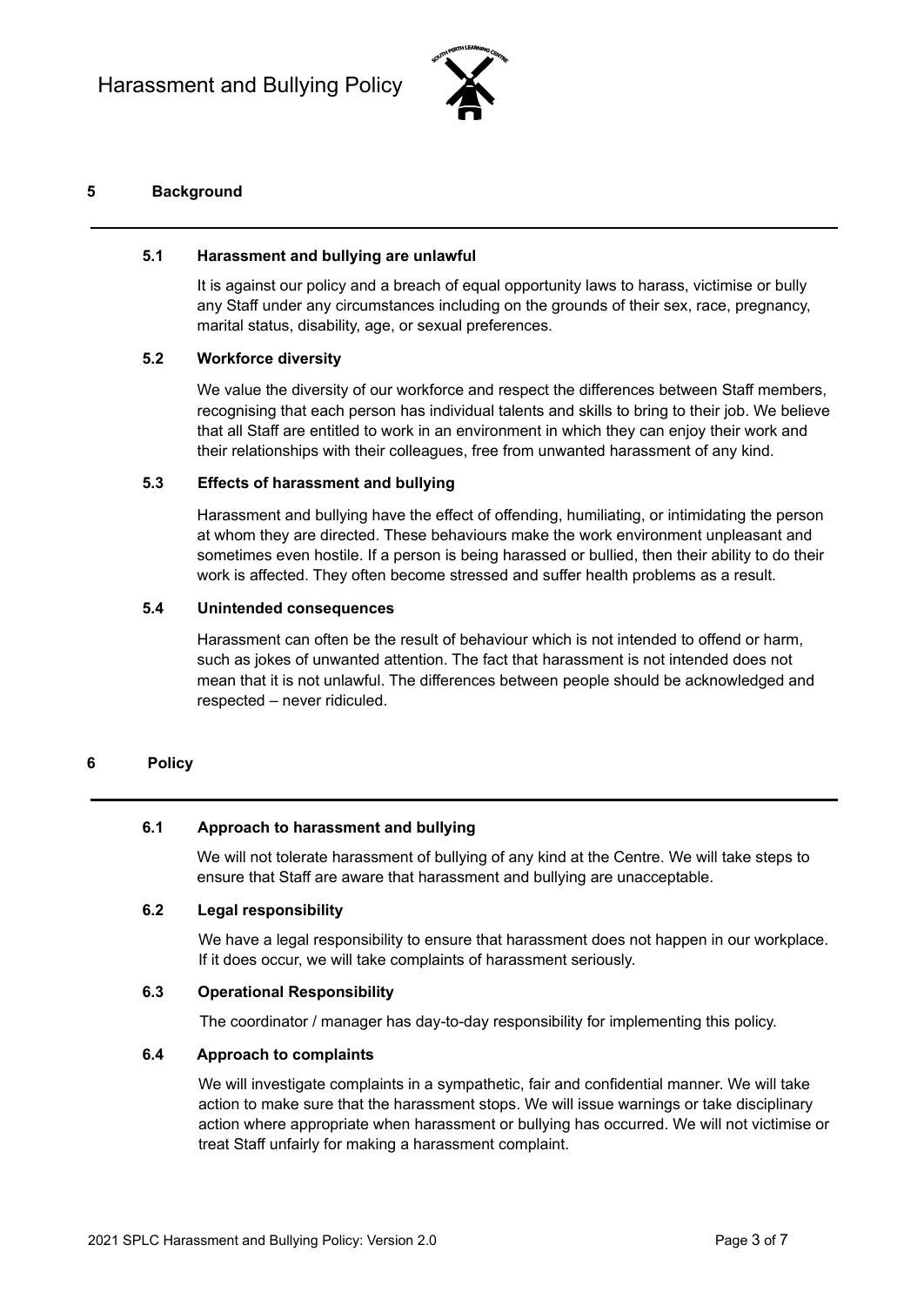

# **7 General Guidelines**

If harassment or bullying occurs, and the issue is not able to be self-managed as outlined in 8.1 below, the following procedure has been written for making and dealing with complaints related to this issue.

The coordinator / manager is responsible for the prompt, impartial, serious, and sensitive implementation, and ongoing review of this procedure.

| <b>Response</b>                          | Measure                                                                                                                                                                                                                                                                                                                                                                                                        |
|------------------------------------------|----------------------------------------------------------------------------------------------------------------------------------------------------------------------------------------------------------------------------------------------------------------------------------------------------------------------------------------------------------------------------------------------------------------|
| <b>Act promptly</b>                      | Allegations should be responded to quickly, reasonably and within two (2)<br>business days. Relevant parties should be advised of how long it will likely take<br>to respond to the allegation and should be kept informed of the progress to<br>provide reassurance the allegation has not been forgotten or ignored.                                                                                         |
| <b>Treat all</b><br>matters<br>seriously | All allegations should be taken seriously and assessed on their merits and facts.                                                                                                                                                                                                                                                                                                                              |
| <b>Maintain</b><br>confidentiality       | The confidentiality of all parties involved should be maintained. Details of the<br>matter should only be known by those directly concerned.                                                                                                                                                                                                                                                                   |
| <b>Ensure</b><br>procedural<br>fairness  | The person who is alleged to have perpetrated the bullying behaviour should be<br>treated as innocent unless the allegations are proven to be true. Allegations<br>must be put to the person they are made against, and they must be given a<br>chance to explain his or her version of events.                                                                                                                |
|                                          | The opportunity to have decisions reviewed i.e., the right to appeal, should be<br>explained to all parties.                                                                                                                                                                                                                                                                                                   |
| <b>Be neutral</b>                        | Impartiality towards everyone involved is critical. This includes the way people<br>are treated throughout the process. The person responding to the report should<br>not have been directly involved and they should also avoid personal or<br>professional bias.                                                                                                                                             |
| <b>Support all</b><br>parties            | Once a report has been made, the parties involved should be told what support<br>is available, for example employee assistance programs, and allowed a support<br>person to be present at interviews or meetings e.g. health and safety<br>representative, union representative or work colleague.                                                                                                             |
| Do not<br>victimise                      | It is important to ensure anyone who reports workplace bullying is not victimised<br>for doing so. The person accused of workplace bullying and witnesses should<br>also be protected from victimisation.                                                                                                                                                                                                      |
| Communicate<br>process and<br>outcomes   | All parties should be informed of the process, how long it will take and what they<br>can expect will happen during and at the end of the process. Should the<br>process be delayed for any reason, all parties should be made aware of the<br>delay and advised when the process is expected to resume. Finally, reasons for<br>actions that have been taken or not taken should be explained to the parties. |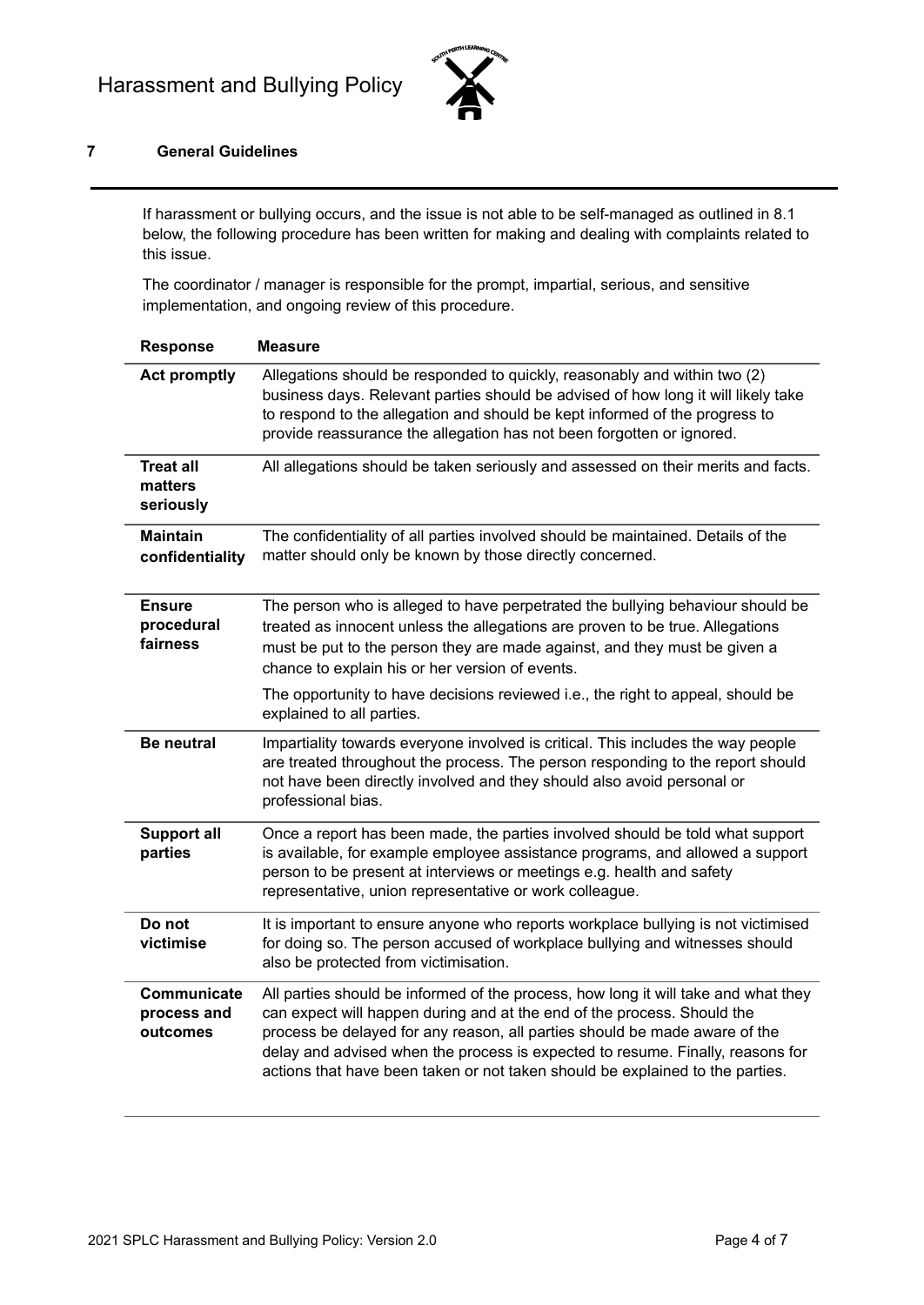

- the person who made the report
- when the report was made
- to whom the report was made
- the details of the issue reported
- action taken to respond to the issue
- any further action required what, when and by whom.
- Records should also be made of conversations, meetings and interviews detailing who was present and the agreed outcomes

#### **8 Procedures**

#### **8.1 Self-management of the situation**

A person may choose to resolve the issues by self-managing the situation. This usually involves telling the other person that the unreasonable behaviour is not welcome and asking for it to stop.

If an individual does not feel safe or confident with approaching the other person, they can seek the assistance of the coordinator / manager or Chair of the Management Committee.

#### **8.2 Seek assistance**

When a Staff member or volunteer has made an allegation of workplace bullying, a prompt response is required.

Responses to workplace bullying will vary depending on the situation and the number of parties involved.

#### **8.3 Responding to Workplace Bullying**

Staff are encouraged to consider each of these options:

**Step 1:** When a member of Staff believes he/she is being subjected to bullying or harassment, he/she is advised, if practical, to personally approach (or write to) the person/s responsible, telling him/her that the behaviour is offensive and asking for it to cease immediately.

**Step 2**: If the behaviour does not cease (or if the person being harassed feels unable to approach the harasser), it may be appropriate for him/her to ask someone to assist and intervene. This should be the coordinator / manager. If the coordinator / manager is the harasser, the person being harassed should approach the Chair of the Management Committee. This person may intervene with the harasser on behalf of the complainant.

**Step 3:** Formal Complaint: This option should be used if Steps 1 and 2 do not achieve the desired outcome, or if the offensive behaviour warrants disciplinary action. (See Staff and Volunteer Grievances Policy).

The coordinator / manager will support the person being harassed in completing a grievance record that details the complaint, the process to date, actions to be taken and outcomes. The record must be signed by the harasser, the person being harassed and the Chair of the Management Committee.

If the coordinator / manager is the harasser, the person being harassed should approach the Chair of the Management Committee.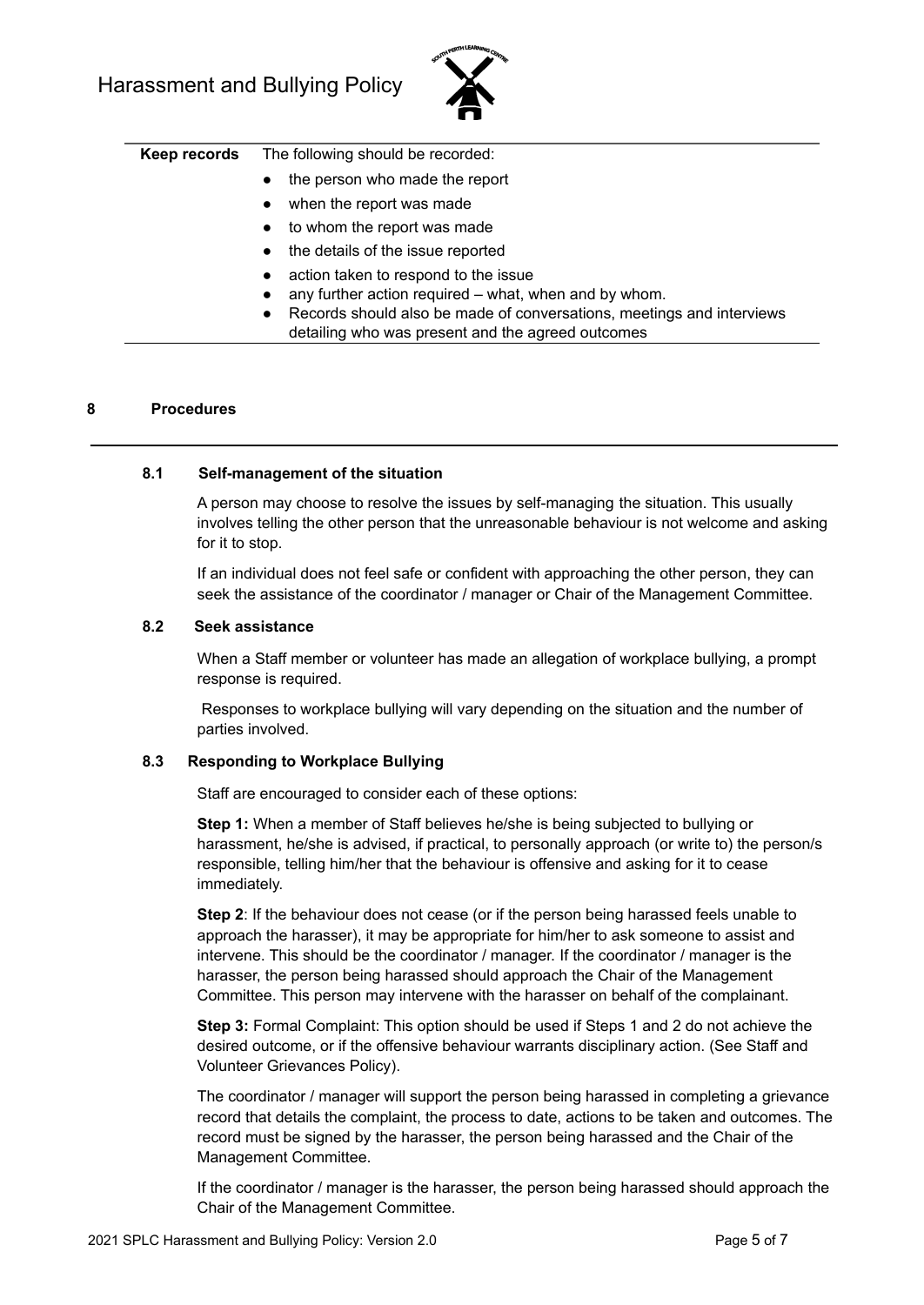

In both cases the Management Committee will be notified of the outcomes.

No action will be taken without the knowledge or consent of the person making the complaint.

## **8.4 Support for the Complainant**

At all stages of this procedure the complainant can be supported by the person of his/her choice.

While the Centre would prefer to deal with the complaint internally in the first instance, and is committed to doing so efficiently and sensitively, Staff have the right, at any stage of the procedure, to contact:

- the Equal Opportunity Commission
- the Federal Human Rights and Equal Opportunity Commission or
- the Australian Industrial Relations Commission

### **8.5 Resolution of Complaints**

| <b>Agreement</b>                                 | Many complaints can be settled by agreement between the people involved.                                                                                                                                                                                                                                                                                                                                                                             |
|--------------------------------------------------|------------------------------------------------------------------------------------------------------------------------------------------------------------------------------------------------------------------------------------------------------------------------------------------------------------------------------------------------------------------------------------------------------------------------------------------------------|
| Not enough<br>evidence to act                    | If there is not enough evidence to decide whether the matter(s) alleged<br>happened, no disciplinary action will be taken. Instead, the decision may be to<br>keep a closer watch on the people involved, consider wider Staff education or<br>training on the policy or standard involved.                                                                                                                                                          |
| <b>Documentation</b>                             | No records or notes will go on a Staff file. The contact person will write a<br>confidential file note summarising the discussions and the action agreed on.<br>The person who handled the complaint will write a confidential report. This<br>report will be filed in a confidential complaint filing system. Only the EO will<br>have access to this, and only when necessary.                                                                     |
| <b>Disciplinary</b><br>action                    | If the person handling the complaint decides that there has been a breach of<br>Centre harassment or bullying policies or standards, the person, or people<br>responsible for the breach may be disciplined.<br>If a complaint is made mischievously (for example, it consists of lies),<br>disciplinary action may be taken. Making untrue allegations about someone<br>else could also lead to legal action for defamation (damage to reputation). |
| Level of<br><b>Disciplinary</b><br><b>Action</b> | The level of discipline will depend on the seriousness of the breach, whether it<br>was done intentionally or maliciously, if there have been previous official<br>warnings about this type of breach given to the person/people involved,<br>whether there are any circumstances (known as mitigating circumstances) that<br>mean disciplinary action should not be taken or serious disciplinary action<br>should not be taken.                    |
| Range of<br><b>Disciplinary</b><br><b>Action</b> | Discipline could involve one or more of the following: a written apology,<br>counselling, an official warning, or dismissal.                                                                                                                                                                                                                                                                                                                         |
| <b>Documentation</b>                             | A record of the complaint and the resulting disciplinary action will be placed on<br>the Staff file of anyone who is disciplined. The complaint handler(s) will also<br>send all their notes and a copy of the record of the complaint to the person in<br>charge of the confidential complaint filing system.                                                                                                                                       |